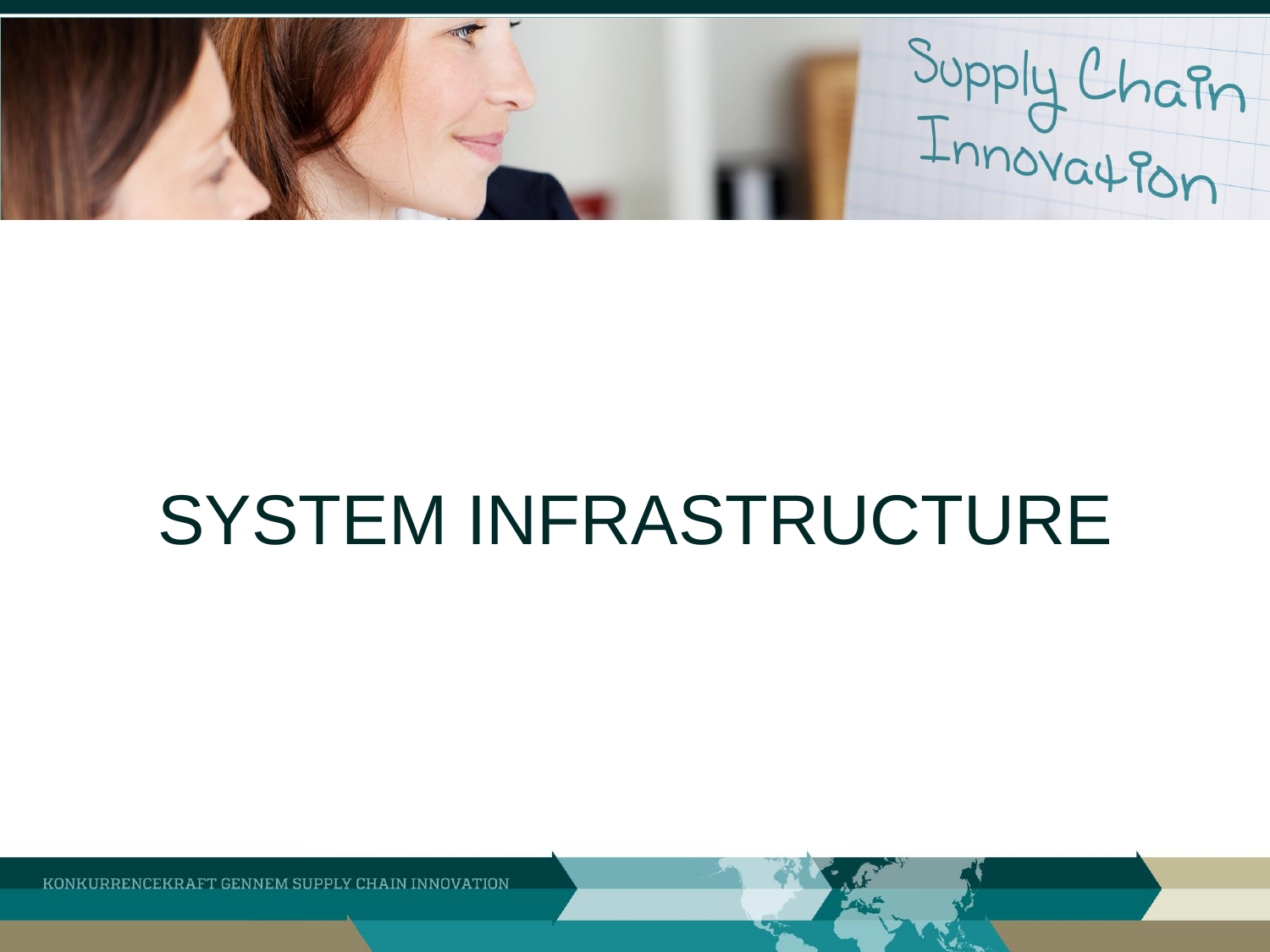

### **Purpose**

The purpose of this tool is to provide an overview of the IT systems that are relevant to the company's supply chain, i.e. everything from ERP systems to systems developed in Excel or Access. Furthermore, the purpose is to determine how the systems are used and to which extent they are integrated with other systems.

## **Participant(s)**

The project manager from the company's supply chain or IT department (depends on the purpose) and key employees from the company's supply chain.

### **Application**

The tool must be used continuously with periodic repetitions. Likewise, the tool should be used when initiating supply chain innovation projects.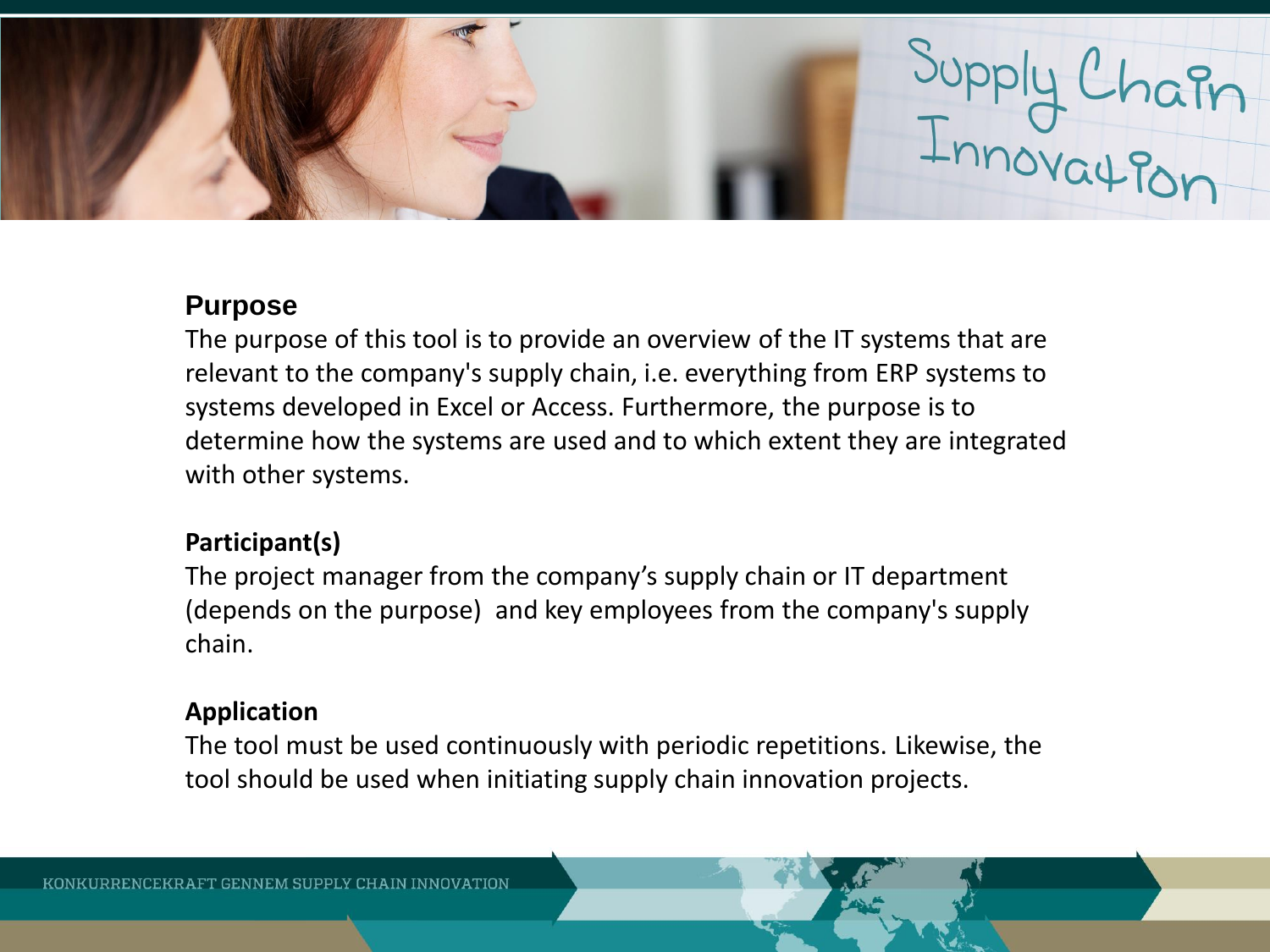

#### **Method**

First, the table on the following page has to be completed for each IT system. If the company has 25 IT systems, the result will be 25 tables.

When all IT systems of the company are identified, these should be mapped. Mapping the company's IT systems enables a visualization of the dependencies between the systems as well as stand-alone systems. There are different methods for mapping IT systems. The important thing is that the chosen method is adhered to consistently.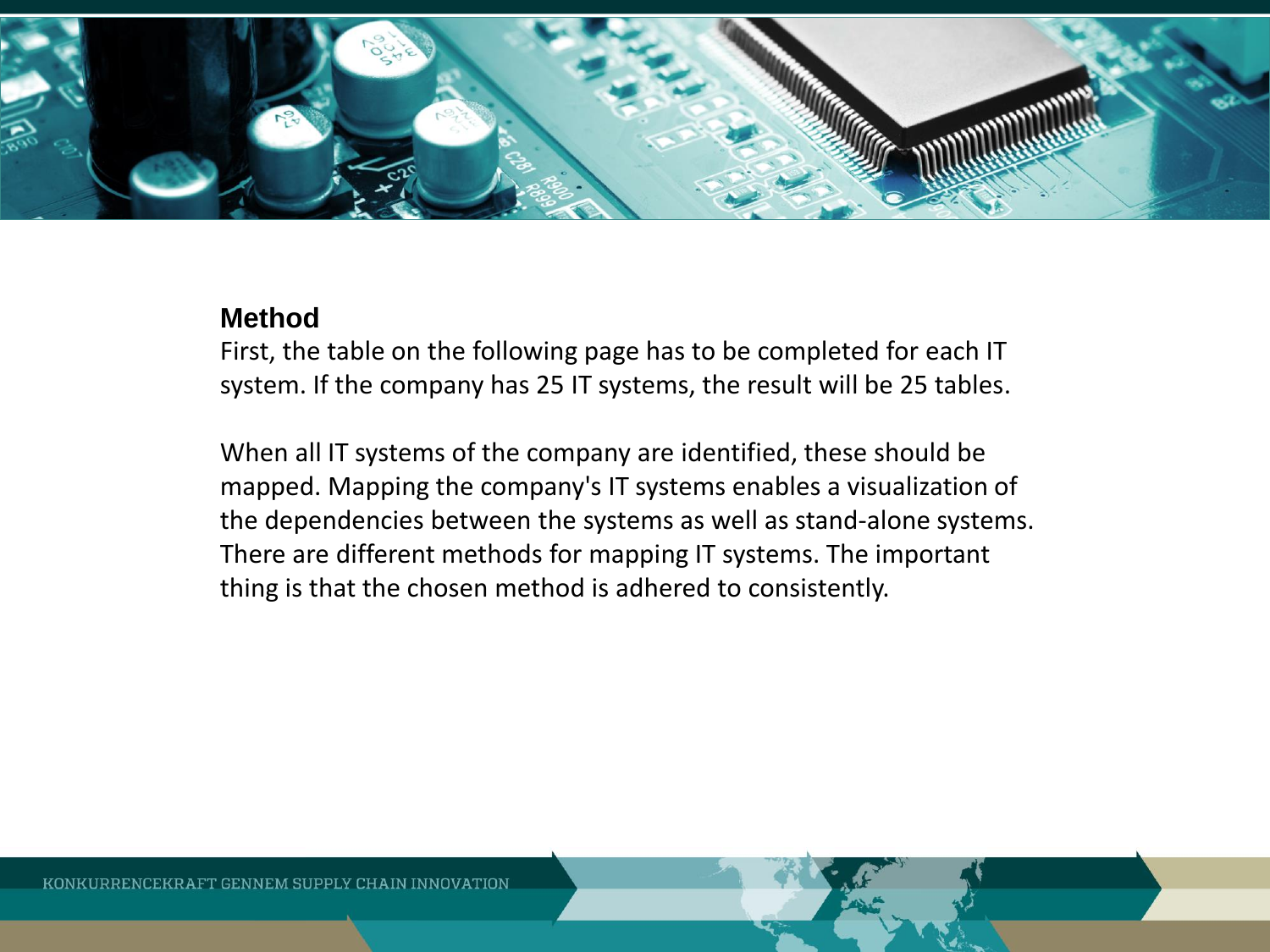# *Template for description of systems*

|                                                     | Systemets navn |
|-----------------------------------------------------|----------------|
| Purpose of the system                               |                |
| System type (standard, adapted, specially designed) |                |
| Age                                                 |                |
| Background of acquisition                           |                |
| Field of application                                |                |
| Manual vs. automatic entry                          |                |
| Data input                                          |                |
| Data input (unexploited data)                       |                |
| Data output                                         |                |
| Data output (unexploited data)                      |                |
| Link to other systems (integration)                 |                |
| Operational reliability                             |                |
| Server                                              |                |
| completed by (contact person)                       |                |

KONKURRENCEKRAFT GENNEM SUPPLY CHAIN INNOVATION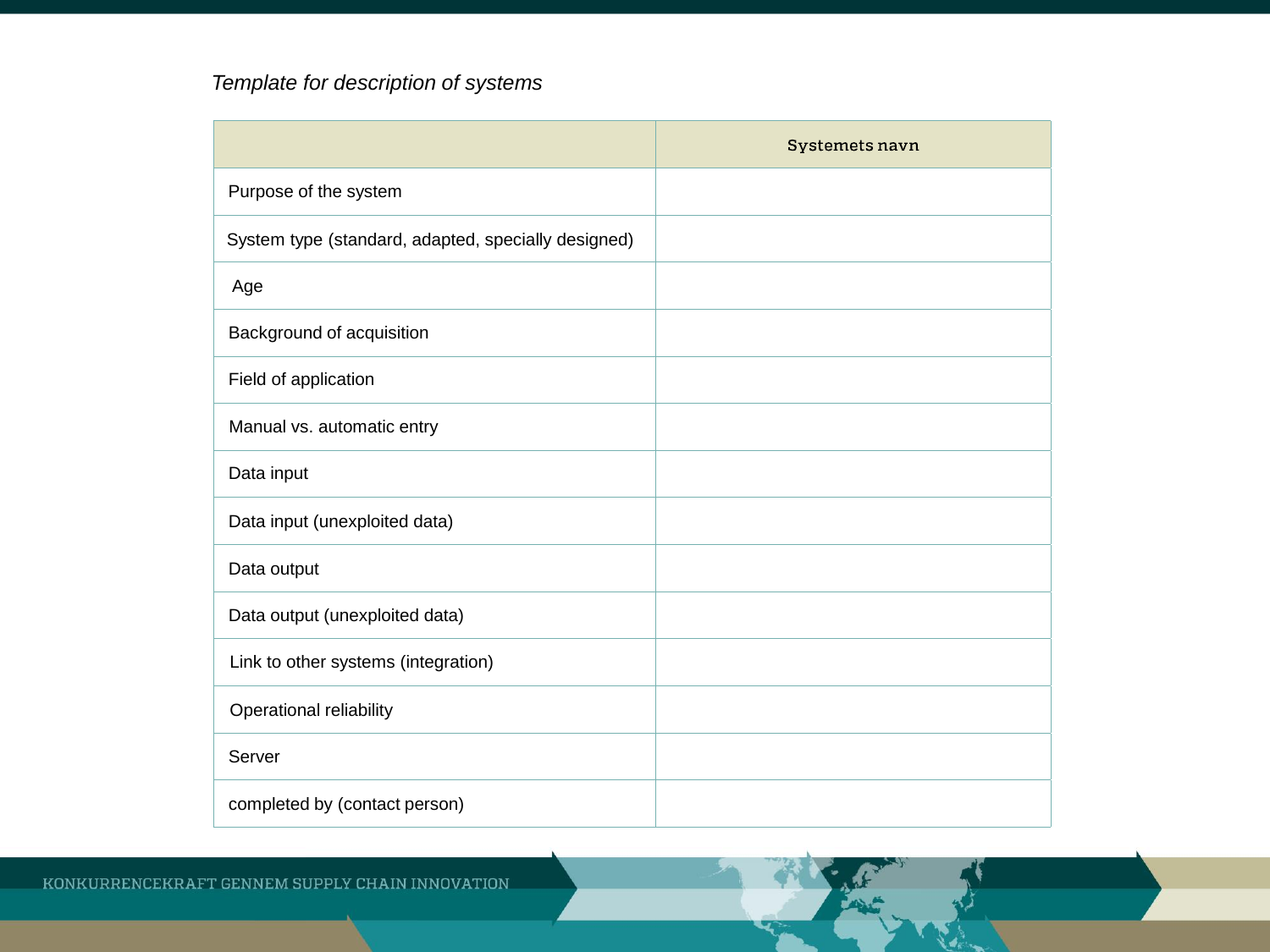#### *Example of IT system mapping*

Kilde | Arlbjørn et al. (2006, s. 114)



KONKURRENCEKRAFT GENNEM SUPPLY CHAIN INNOVATION